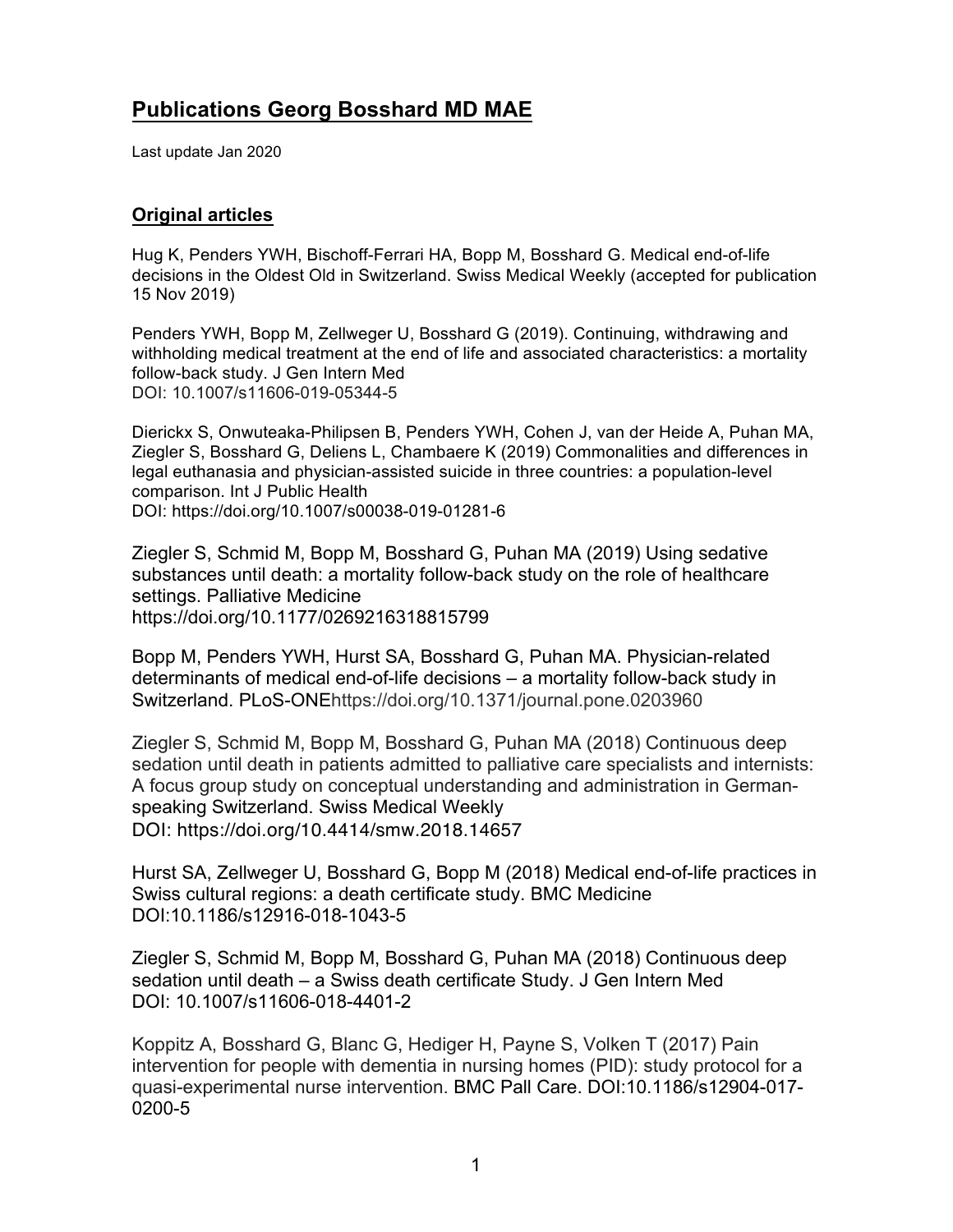Koppitz A, Dreizler J, Altherr J, Bosshard G (2017) Relocation experiences with unplanned admission to a nursing home: a qualitative study. Int Psychogeriatr 29;3:517-527.

Bosshard G, Zellweger U, Bopp M, Schmid M, Hurst SA, Puhan MA, Faisst K (2016) Medical end-of-life practices in Switzerland: A comparison of 2001 and 2013. JAMA Intern Med 176: 555-556.

Schmid M, Zellweger U, Bosshard G, Bopp M (2016) Medical end-of-life decisions in Switzerland 2001 and 2013: Who is involved and how does the decison-making capacity of the patient impact? Swiss Medical Weekly, March 2, doi:10.4414/smw.2016.14307

Koppitz A, Bosshard G, Kipfer S, Imhof L (2016) Decision-making in caring for people with dementia at the end of life in nursing homes. Int J Palliat Nurs 22:68- 75.

Koppitz A, Bosshard G, Händler Schuster D, Hediger H, Imhof L (2015) Type and course of symtoms demonstrated in the terminal and dying phases by people with dementia in nursing homes. Z Geront Geriat 48:176-183.

Adam H, Hug S, Bosshard G (2014) Chemotherapy near the end of life: a retrospective single-centre analysis of patients' charts. BMC Palliative Care 13:26.

Vetter M, Huang DJ, Bosshard G, Güth U (2013) Breast cancer in women 80 years of age and older: A comprehensive analysis of an underreported entity. Acta Oncol 52:57-65.

Bosshard G (2012) Assisted dying – in search of appropriate assistants. The King's Law Journal 23:141-148.

Bosshard G (2012) Beihilfe zum Suizid – medizinische, rechtliche und ethische Aspekte. Schweizerische Rundschau für Medizin – PRAXIS 101:183-189.

Güth U, Myrick ME, Reisch T, Bosshard G, Schmid SM (2011) Suicide in breast cancer patients: An individual-centered approach provides insight beyond epidemiology. Acta Oncol 50:1037-1044.

Imhof L, Bosshard G, Fischer S, Mahrer-Imhof R (2011) Content of health status reports of people seeking assisted suicide: a qualitative analysis. Med Health Care Philos 14:265-272.

Bosshard G, Susanne Fischer S, Cartwright C, Faisst K, Löfmark L, Miccinesi G, Mortier F, Norup M, Onwuteaka-Philipsen B, van Delden JJM (2009) Should assisted suicide be performed by physicians only? Results of a survey among physicians in six European countries and Australia. Bioethica Forum 2:4-9.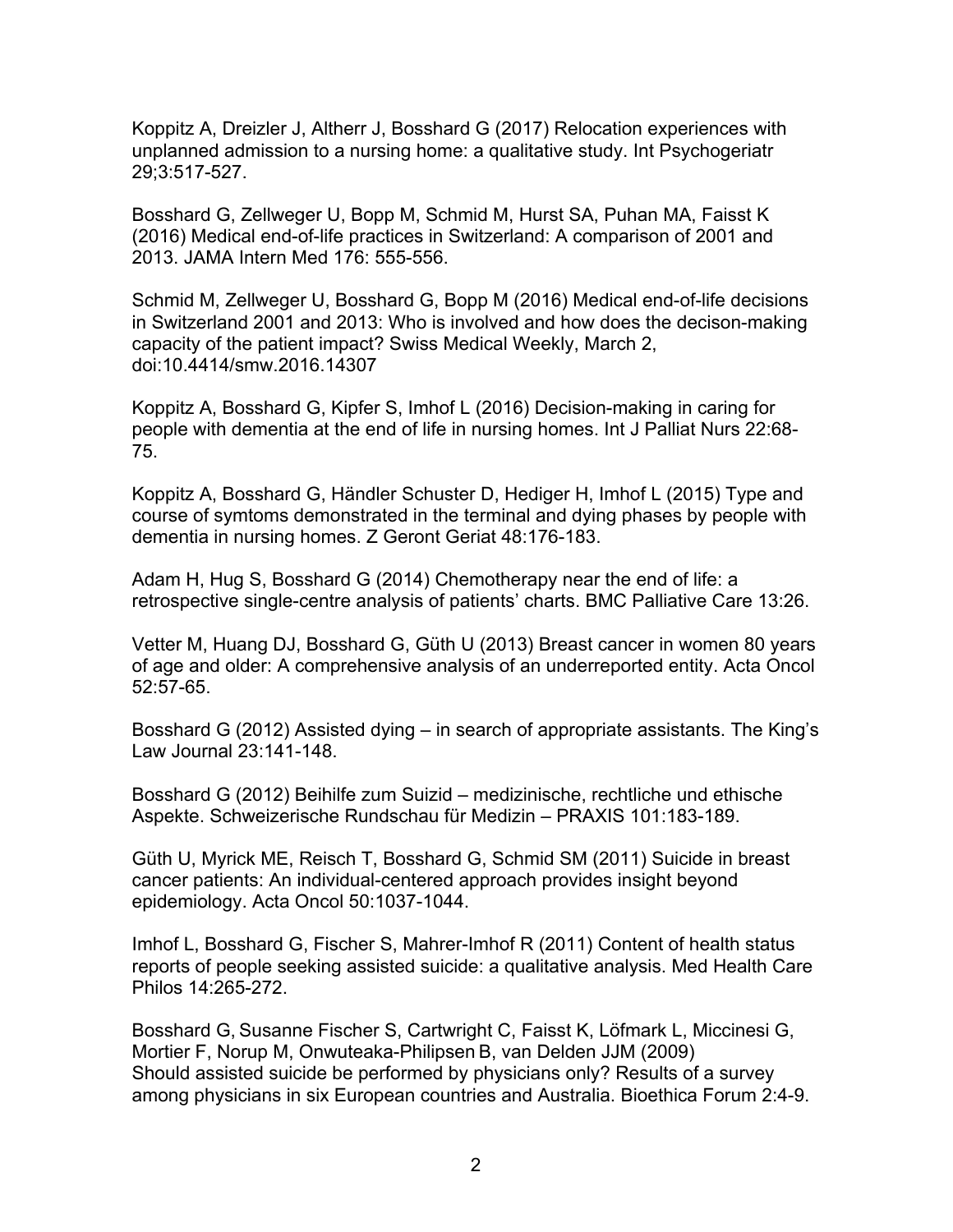Fischer S, Huber CA, Furter M, Imhof L, Mahrer Imhof R, Schwarzenegger C, Ziegler SJ, Bosshard G (2009) Reasons why People in Switzerland Seek Assisted Suicide: The View of Patients and Physicians. Swiss Medical Weekly 139:333-338.

Materstvedt LJ, Bosshard G (2009) Deep and continuous palliative sedation (terminal sedation): clinical-ethical and philosophical aspects. Lancet Oncology 10:622-627.

Fischer S, Huber C, Imhof L, Mahrer R, Furter M, Ziegler SJ, Bosshard G (2008) Suicide assisted by two Swiss right-to-die organisations. J Med Ethics 34:810-814.

Bosshard G, Ulrich E, Ziegler SJ, Bär W (2008) Assessment of requests for assisted suicide by a Swiss right-to-die society. Death Studies 32:646-657.

Hurst SA, Reiter-Theil S, Baumann-Hölzle R, Foppa C, Malacrida R, Bosshard G, Salathé M, Mauron A (2008) The growth of clinical ethics in a multilingual country: challenges and opportunities. Bioethica Forum 1:15-24.

Oertel S, Schneider U, Keel M, Lütolf UM, Bosshard G (2008) Prophylaxis of heterotopic ossification in patients sedated after polytrauma - medical and ethical considerations. Strahlentherapie und Onkologie 184:212-217.

Bosshard G, Broeckaert B, Clark D, Materstvedt LJ, Gordijn B, Müller-Busch HC (2008) A role for doctors in assisted dying? An analysis of legal regulations and medical professional positions in six European countries. J Med Ethics 34:28-32.

Ziegler SJ, Bosshard G (2007) Role of non-governmental organisations in physician assisted suicide. BMJ 334:295-298.

Löfmark R, Mortier F, Nilstun T, Bosshard G, Cartwright C, Norup M, Paci E, Onwuteaka-Philipsen B (2006) Palliative care training: a survey of physicians in Australia and Europe. J Palliat Care 22:105-110.

Bosshard G, Fischer S, van der Heide A, Miccinesi G, Faisst K (2006) Intentionally hastening death in withholding and withdrawing treatment. Wien Klin Wochenschr 118:322-326.

Fischer S, Bosshard G, Faisst K, Fischer J, Bär W, Gutzwiller F (2006) Swiss physicians' attitudes towards end-of-life decisions and their determinants: a comparison between three language parts. Swiss Med Wkly 135:370-376.

Bosshard G, de Stoutz N, Bär W (2006) Eine gesetzliche Regulierung des Umgangs mit Opiaten und Sedativa bei medizinischen Entscheidungen am Lebensende? Ethik Med 18:120-132.

Van Delden JJM, Lofmark R, Deliens L, Bosshard G, Norup M, Ceconi R, van der Heide A (2006) Do-Not-Resuscitate decisions in six European countries. Crit Care Med 34:1686-1690.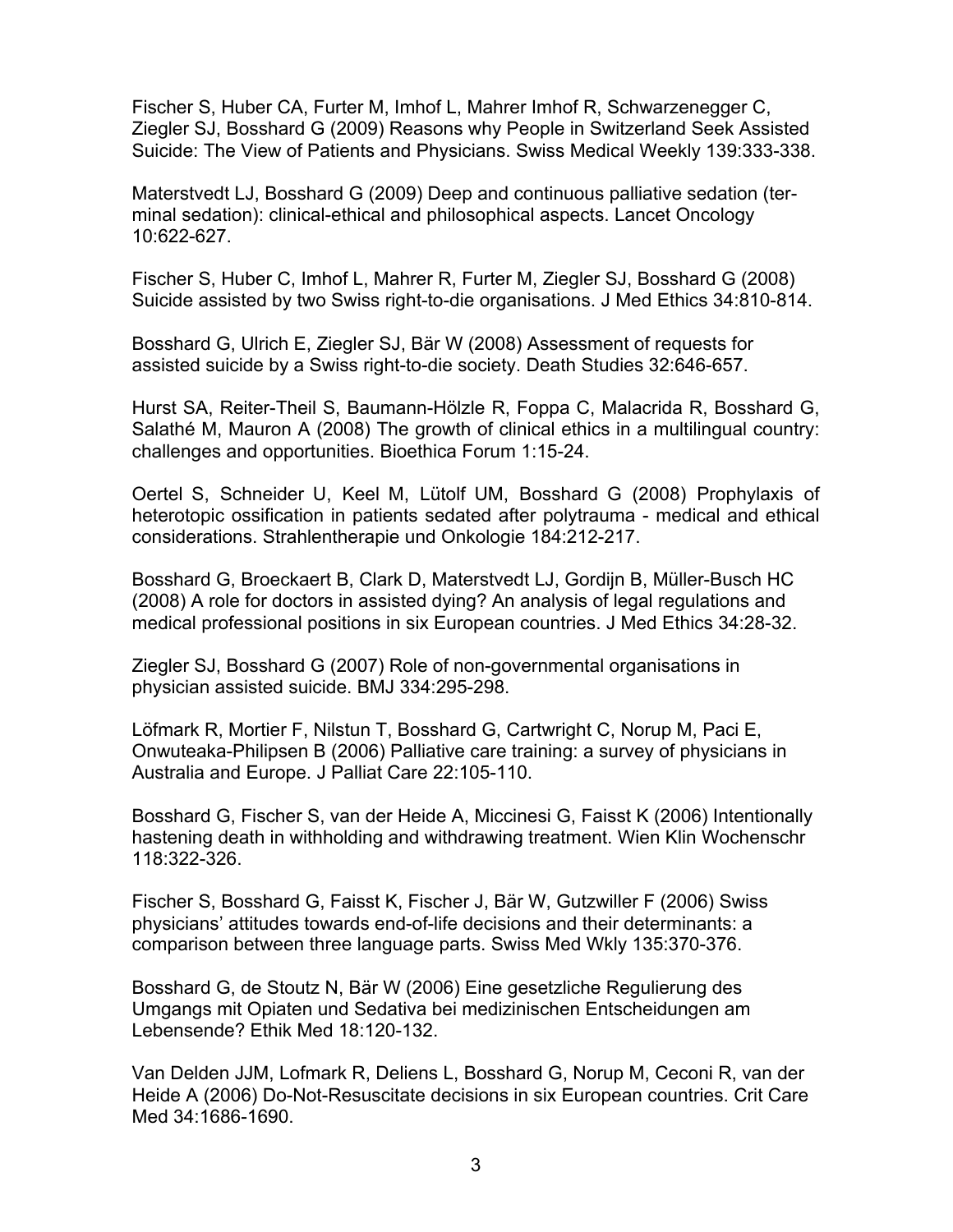Miccinesi G, Rietjens JAC, Deliens L, Paci E, Bosshard G, Nilstun T, Norup M, van der Wal G (2006) Deep sedation until death and medical end-of-life decisions: a death certificate study in six European countries. J Pain Sympt Manage 31:122-29.

Fischer S, Miccinesi G, Bosshard G, Norup M, Nilstun T, van der Heide, A, Hornung R (2006) Responders and non-responders and reasons for nonparticipation in a study on end-of-life decisions in Denmark, the Netherlands, Sweden and Switzerland. Soz Praventiv Med 51:24-33.

Bosshard G, Faisst K, Fischer S, Minder R, Zellweger U, Tschopp A, Gutzwiller F, Bär W (2005) Behandlungsverzicht und –abbruch in der Schweiz. Dtsch Med Wochenschr 130:2887-2892.

Rippe KP, Schwarzenegger C, Bosshard G, Kiesewetter M (2005) Urteilsfähigkeit von Menschen mit psychischen Störungen und Suizidbeihilfe. Schweizerische Juristenzeitung SJZ 101:53-62 und SJZ 101:81-91.

Bosshard G, Nilstun T, Bilsen J, Norup M, Miccinesi G, van Delden JJM, Faisst K, van der Heide A (2005) Forgoing treatment at the end of life in six European countries. Arch Int Med 165:401-407.

Fischer S, Bosshard G, Zellweger U, Faisst K (2004) Der Sterbeort: Wo sterben die Menschen heute in der Schweiz? Z Geront Geriat 37:467-474.

Bosshard G, Ulrich E, Bär W (2003) 748 cases of suicide assisted by a Swiss rightto-die organisation. Swiss Med Wkly 133:310-317.

Bosshard G, Wettstein A, Bär W (2003) Wie stabil ist die Einstellung Betagter zu lebensverlängernden Massnahmen? Resultate einer 3-Jahres-Katamnese von Pflegeheimbewohnern. Z Geront Geriat 36:124-129.

Bosshard G (2003) Assisted suicide and euthanasia in Switzerland: Doctors occupy special position. BMJ 327:51-52.

Bosshard G, Jermini D, Eisenhart D, Bär W (2003) Assisted suicide bordering on active euthanasia. Int J Legal Med 117:106-108.

Bosshard G, Fischer S, Bär W (2002) Open regulation and practice in assisted dying. How Switzerland compares with the Netherlands and Oregon. Swiss Med Wkl 132:527-534.

Bosshard G, Bär W (2002) Sterbeassistenz und die Rolle des Arztes. Überlegungen zur aktuellen Debatte um die Regelung von Suizidbeihilfe und aktiver Sterbehilfe in der Schweiz. Aktuelle Juristische Praxis 11:407-413.

Bosshard G, Bär W, Wettstein A (1999) Lebensverlängernde Massnahmen in der geriatrischen Langzeitpflege. Dtsch Ärztebl 21:1409-1413.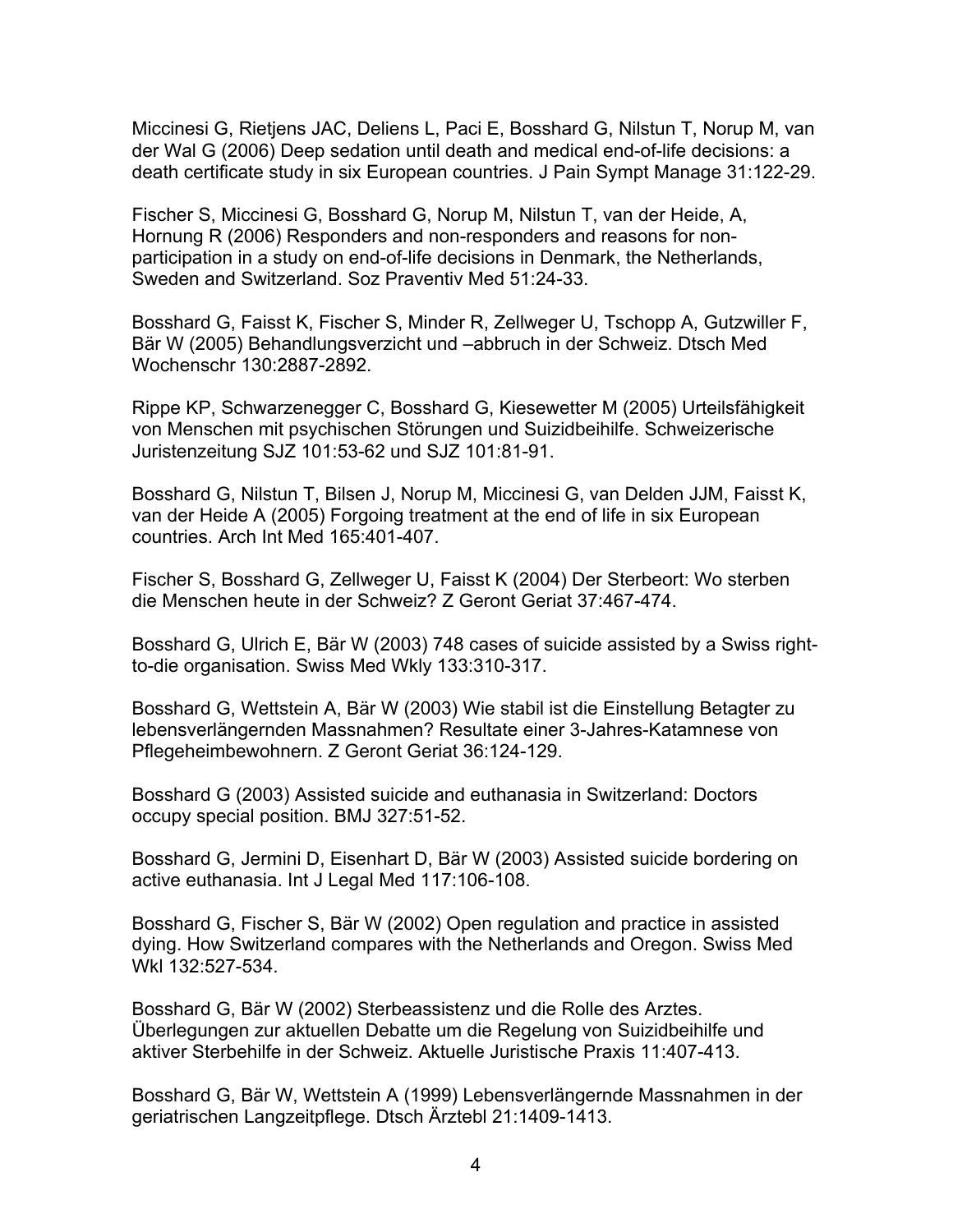### **Review articles**

Bosshard G, Hurst SA, Puhan MA (2016) Medizinische Entscheidungen am Lebensende sind häufig. Swiss Medical Forum 16:896-898.

Bosshard G (2012) Hausärztliche Betreuung am Lebensende. Primary Care 12:305-307.

Bosshard G, Fröhlich F (2012) Wann darf oder soll man eine Therapie absetzen? Primary Care 12:308.

Bosshard G, Riesen E (2009) Medizinische Entscheidungen am Lebensende: Klinisch-ethische Fallbesprechungen. Primary Care 9:320-322.

Bosshard G (2009) Ethische Probleme der Transplantationsmedizin. Therapeutische Umschau 8:607-611.

Bosshard G (2008) Medizinische Entscheidungen am Lebensende und Beihilfe zum Suizid. Therapeutische Umschau 65:413-416.

Bosshard G (2007) Opiate und Sedativa am Lebensende. Die Tücken der "indirekten Sterbehilfe". Geriatrie Praxis 3:21-24.

Bosshard G (2005) Begriffsbestimmungen in der Sterbehilfe. Swiss Medical Forum 5:193-198.

Bosshard G (2005) Genommedizin: Eine Standortbestimmung. Swiss Medical Forum 5:199-204.

Bosshard G, Bär W (2004) Assistierter Suizid in der Schweiz. Public Health Forum 43:12-14.

## **Book chapters**

Bosshard G (2019). Demenz: Palliativbehandlung / Patientenverfügung und Advance Care Planning / Ethische Aspekte. In: Tettenborn B, Felbecker A, Limmroth V (eds) Essentials Demenz. Elsevier, München.

Bosshard G (2017) Sterbehilfe. In: Schärer-Santschi E, Steffen-Bürgi B, Staudacher D, Monteverde S (eds) Lehrbuch Palliative Care, 3<sup>rd</sup> edition. Hans Huber Verlag, Bern.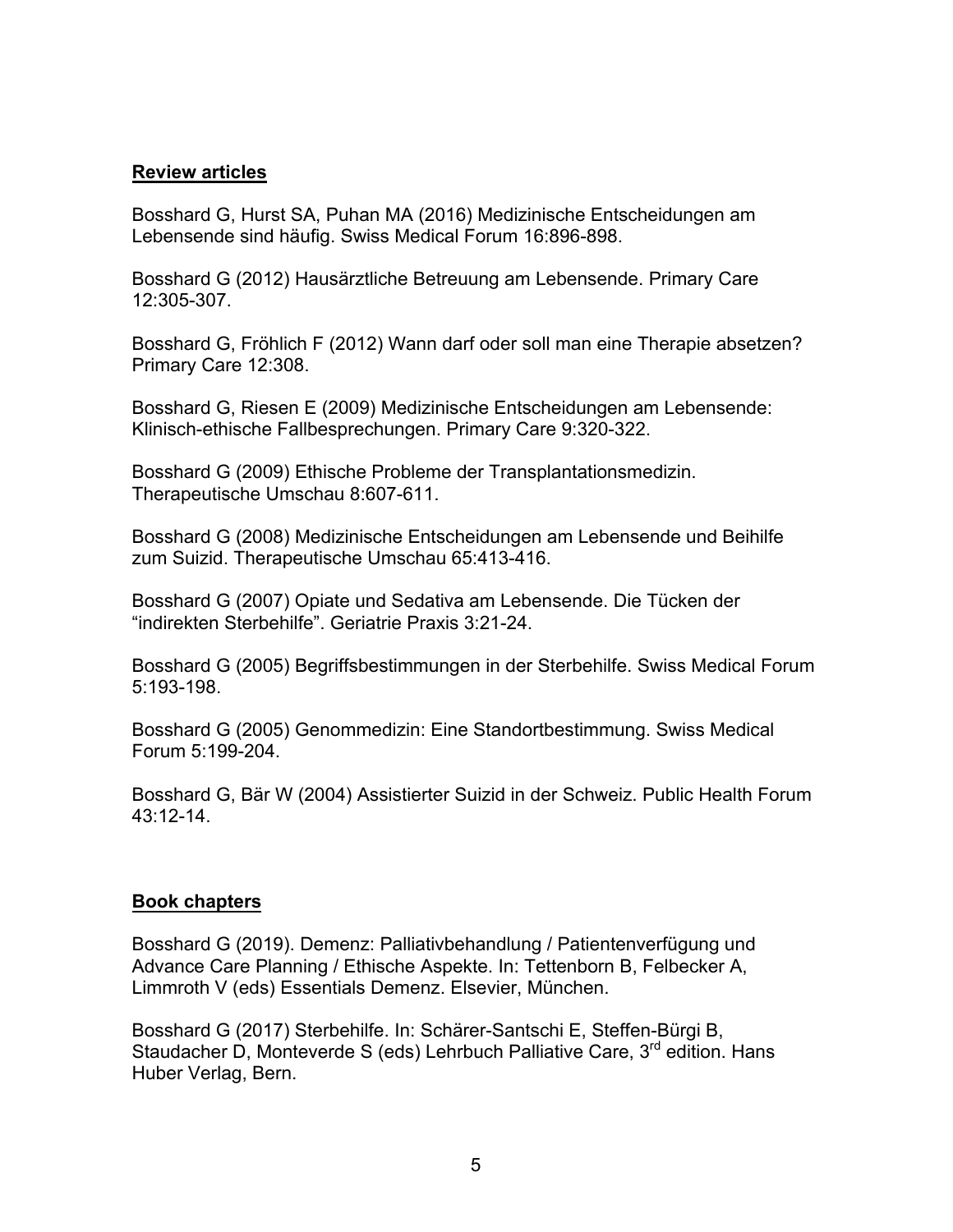Bosshard G (2017) Assistierter Suizid in der Schweiz: Ursprung, Entwicklungen, empirische Befunde. In: Borasio GD, Jox RJ, Taupitz J, Wiesing U (eds) Assistierter Suizid: Der Stand der Wissenschaft. Springer, Heidelberg, p.29-40.

Materstvedt LJ, Bosshard G (2015) Euthanasia and palliative care. In: Cherny N, Fallon M, Kaasa S, Portenoy R, Currow D (eds) Oxford Textbook of Palliative Medicine, 5<sup>th</sup> edition. Oxford University Press, Oxford.

Bosshard G, Materstvedt LJ (2011) Medical and societal issues in euthanasia and assisted suicide. In: Chadwick R, ten Have H, Meslin EM (eds) The SAGE handbook of health care ethics. Sage publications, London, p.202-218.

Bosshard G, Grob D (2010) Sterben und Tod. In: Kocher G, Oggier W (eds) Gesundheitswesen Schweiz 2010–2012. Hans Huber Verlag, Bern, p.403-408

Materstvedt LJ, Bosshard G (2010) Euthanasia and physician-assisted suicide. In: Hanks G, Portenoy R, Christakis N, Fallon M, Kaasa S, Cherny N (eds) Oxford Textbook of Palliative Medicine, 4<sup>th</sup> edition. Oxford University Press, Oxford, p.304-319.

Bosshard G (2008) Medizinische Entscheidungen am Lebensende und Beihilfe zum Suizid. In: Schweizerische Akademie der Medizinischen Wissenschaften SAMW und Verbindung der Schweizer Ärztinnen und Ärzte FMH (ed) Rechtliche Grundlagen im medizinischen Alltag. Ein Leitfaden für die Praxis. Schwabe, Basel, p.57-61.

Bosshard G (2008) Liberalisierung der Sterbehilfe – Erfahrungen in der Schweiz. In: Junginger Th (ed) Grenzsituationen der Intensivmedizin. Springer, Heidelberg, p.245-250.

Bosshard G (2008) Euthanasia and Law in Switzerland. In: Griffiths J, Weyers H, Adams M (eds) Euthanasia and the Law in Europe. Hart Publishing, Oxford, p.463-482.

Bosshard G, Minder R, de Stoutz N, Bär W (2006) Medical use of opioids at the end of life – intention and likelihood of a life-shortening effect. In: Sotony P (ed) Proceedings of the XX Congress of International Academy of Legal Medicine. Medimond, Bologna, p.221-224.

Bosshard G (2006) Ärztliche Entscheidungsfindung am Lebensende im internationalen Vergleich. In: Schildmann J, Fahr U, Vollmann J (eds) Entscheidungen am Lebensende in der modernen Medizin: Ethik Recht, Ökonomie und Klinik. Lit Verlag, Berlin, p.199-211.

Bosshard G (2006) Die Tätigkeit der Sterbehilfeorganisationen und die Rolle des Arztes. In: Rehmann-Sutter C, Bondolfi A, Leuthold M, Fischer J (eds) Beihilfe zum Suizid in der Schweiz. Beiträge aus Ethik, Recht und Medizin. Peter Lang Verlag, Bern, p.21-30.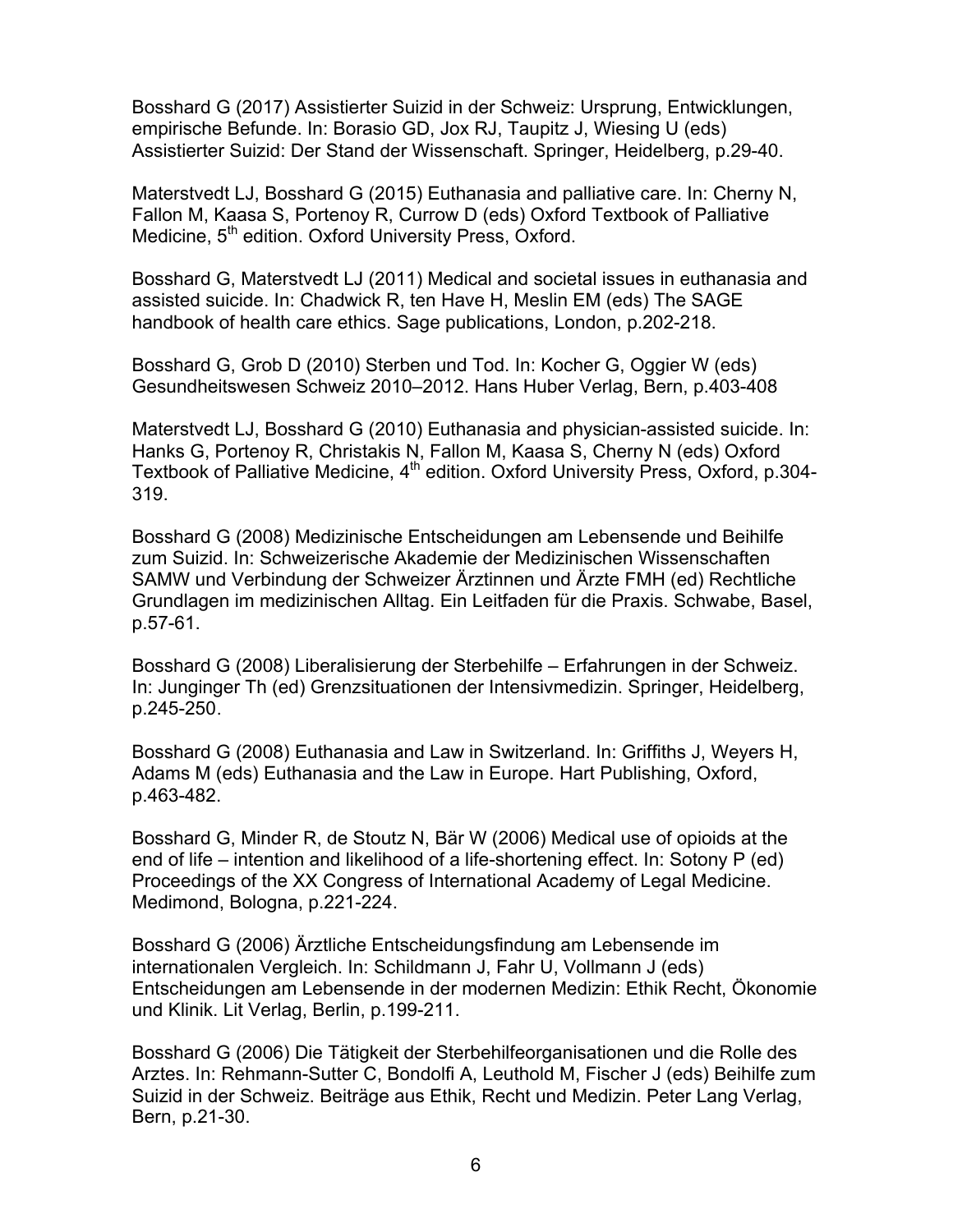Bosshard G, Bär W (2004) Ärztliche Entscheidungsfindung am Lebensende. In: Keil W, Mal G, Rolf B (eds) Perspektiven der Rechtsmedizin. Shaker Verlag, Aachen, p. 51-64.

#### **Other Publications**

Bosshard G (2019) Behandlung und Betreuung der fortgeschrittenen Demenz: Ethische Espekte. Der informierte Arzt 03-2019:31-33

Bosshard G (2019) Behandlung und Betreuung der fortgeschrittenen Demenz: Klinische Aspekte. Der informierte Arzt 02-2019:32-34

Penders YWH, Zellweger U, Bosshard G, Matthias Bopp M (2018) Absence of Medical End-of-Life Decisions in Switzerland: A Mortality Follow-back Study. Palliative Medicine 32 (1): suppl 3-330.

Ziegler S, Schmid M, Bopp M, Bosshard G, Puhan MA (2018) Continuous Deep Sedation in Swiss Clinical Practice – A Focus Group Study. Palliative Medicine 32 (1): suppl 3-330.

Bosshard G (2018) Neue medizin-ethische Richtlinien Betreuung und Behandlung von Menschen mit Demenz. Leading Opinions Neurologie & Psychiatrie 12:14

Bosshard G (2018) Betreuungsplanung am Lebensende II: Entscheidungsfindung. Der informierte Arzt 05-2018:23-25

Bosshard G (2018) Betreuungsplanung am Lebensende I: Lebensendverläufe. Der informierte Arzt 03-2018: 23-26

Bosshard G 2018 Die Abklärung der Urteilsfähigkeit in der Praxis. Der informierte Arzt 01-2018: 20-21

Bosshard G (2018) Ist Sterben mit Demenz anders? Angewandte Gerontologie 1/2018: 44-45

Schweizerische Akademie der Medizinischen Wissenschaften SAMW und Nationale Demenzstrategie der Schweiz NDS (2017). Betreuung und Behandlung von Menschen mit Demenz. Medizinisch-ethische Richtlinien. www.samw.ch/de/Publikationen/Richtlinien.html

Bosshard G, Salathé M (2017). Betreuung und Behandlung von Menschen mit Demenz. Schweizerische Ärztezeitung 98:1735-36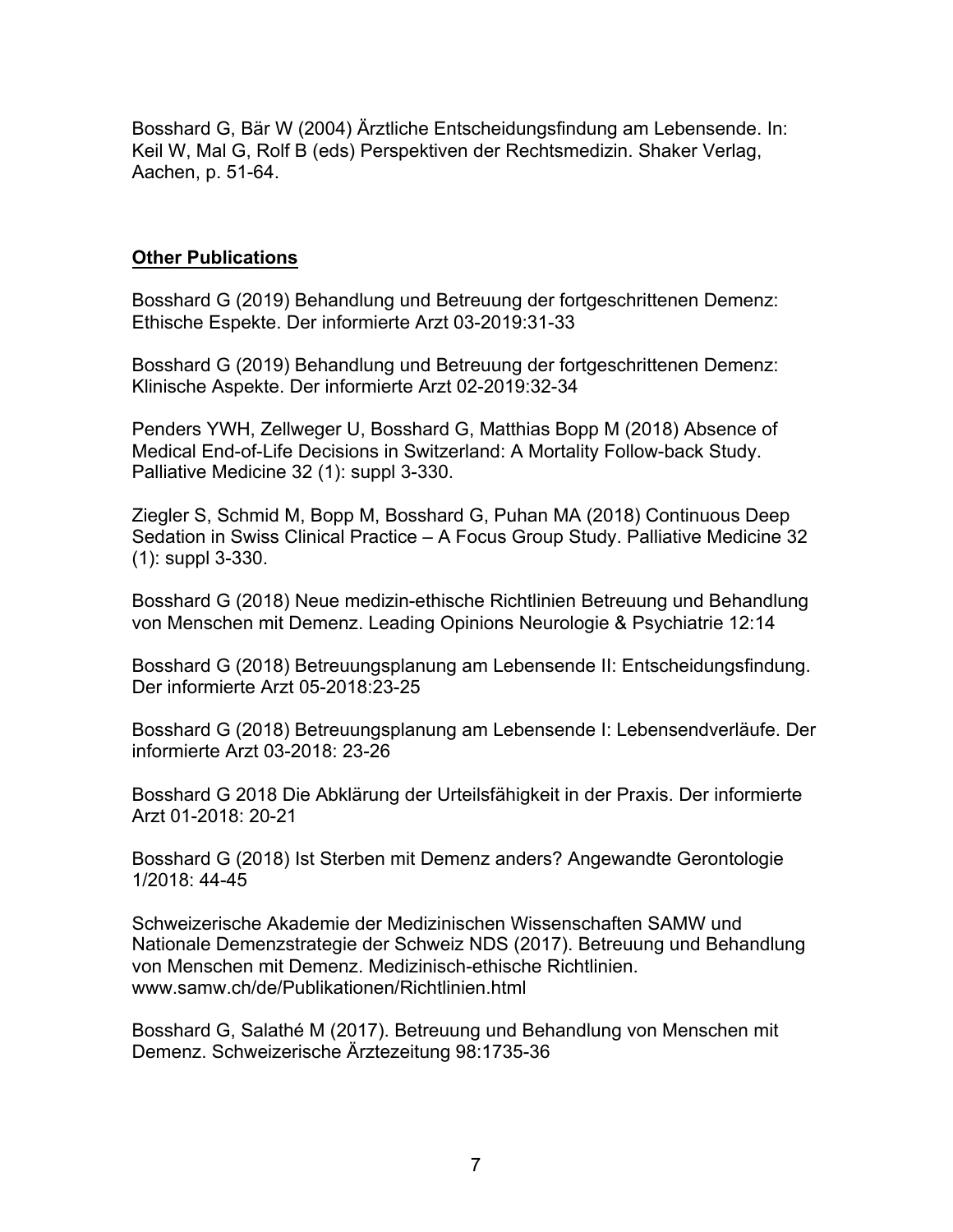Koppitz A, de Wolf-Linder S, Blanc G, Bosshard G, Volken T (2017) Pain intervention for people with dementia – what is essential in the development of a complex intervention (meeting abstract). BMC nursing 16(Suppl 1):S19

Bosshard G (2017) Medizinisch-ethische Richtlinien für die Betreuung und Behandlung von Menschen mit Demenz. Angewandte Gerontologie 3/2017.

Bosshard G, Salathé M (2017) Ethische Aspekte in der Betreuung von Menschen mit Demenz. Schweiz Ärztezeitung 98:23.

Bosshard G (2017) Neue Richtlinien: Ethische Aspekte in der Betreuung von Menschen mit Demenz. SAMW-Bulletin 2:1-3.

Güth U, Reisch T, Bosshard G, Schmid SM (2014) Mammakarzinompatienten und Suizid – ein einzelfallorientierter Ansatz mit Daten aus der Schweiz (Kongressbeitrag). Senologie – Zeitschrift für Mammadiagnostik und –therapie 11-A46.

Schmid M, Zellweger U, Bopp M, Bosshard G, Faisst K, Hurst S, Puhan M, Gutzwiller F (2013) Medizinische Entscheidungen am Lebensende. Schweiz Ärztezeitung 94:1203-13.

Bosshard G (2011) Ethical challenges at the end of life in oncology: a summary of empirical ethics research (meeting abstract). Oncology 34/supp6:290.

Bosshard G (2010) Die geltende Sterbehilfepraxis regeln. Neue Zürcher Zeitung 233:13 (07. Oktober).

Bosshard G (2010) Der Tod, der Arzt und sein Patient. Autonomie und Fürsorge am Lebensende. Leading Opinions in Hämatologie und Onkologie 3:78-79.

Bosshard G, Hurst SA (2010) Suizidbeihilfe: Der Bund ist gefordert. SAMW-Bulletin 1:1-3.

Materstvedt G, Bosshard G (2009) Terminale Sedierung: klinisch-ethische und philosophische Aspekte. Palliative-ch 3:31-35.

Bosshard G (2008) Review of Dörries A, Neitzke G, Simon A, Vollmann J (eds) "Klinische Ethikberatung. Ein Praxisbuch". Bioethica Forum 1:125-126.

Bosshard G (2008) Liberalisering av doedenshjelp – erfaringer fra Sveits [in Norwegian]. Omsorg 4:13-18

Bosshard G (2008) Klinische Ethikberatung: Machtfreier Diskurs im Spital? SGEB-Bulletin 57:9-11.

Bosshard G (2008) Ethische Aspekte der Transplantationsmedizin. PULS 2/08, 12- 13.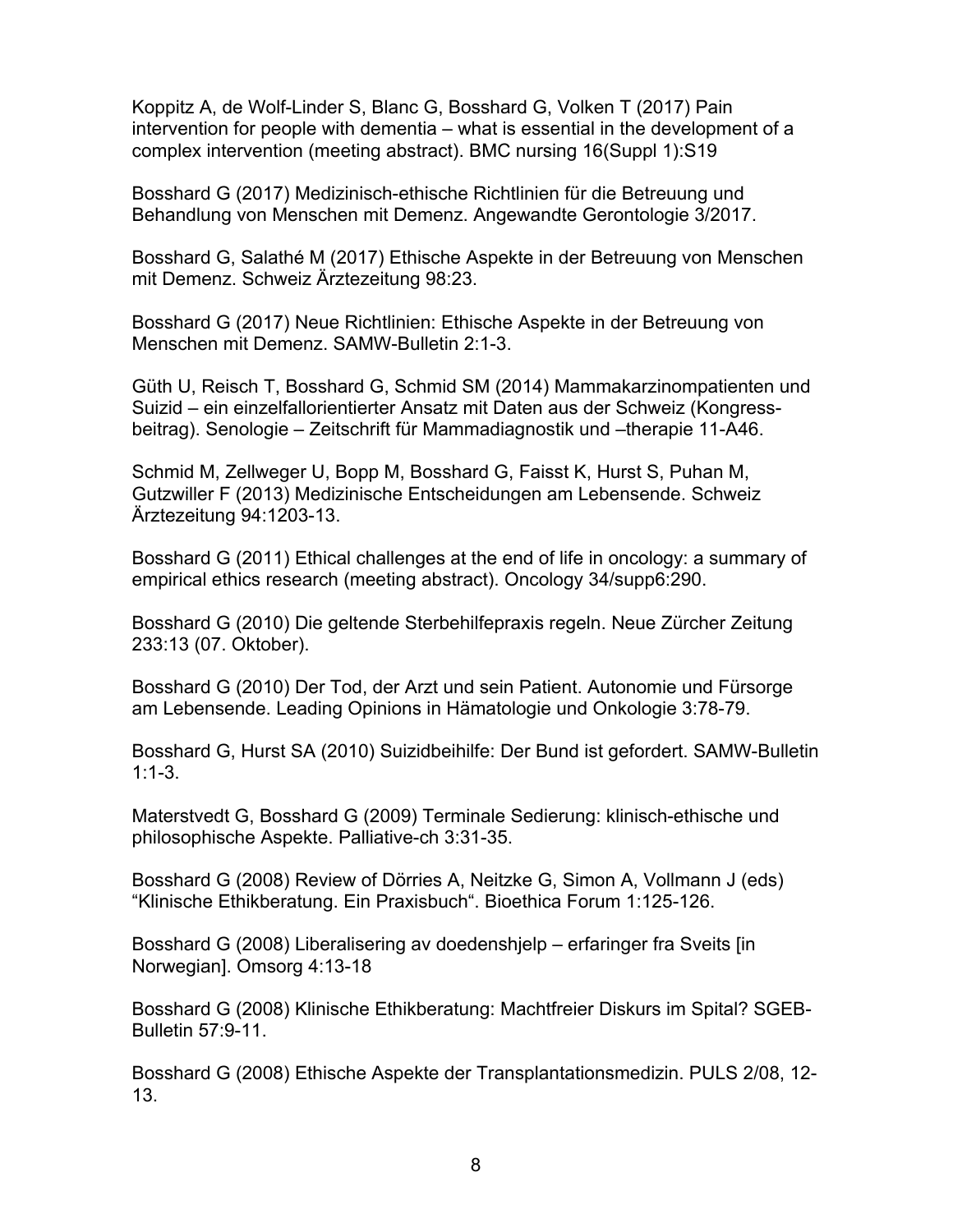Bosshard G (2008) Sterbehelfer – eine neue Rolle für Europas Ärzteschaft? Schweiz Ärztezeitung 89:406-410.

Bosshard G (2007) Kulturelle Aspekte der Sterbehilfedebatte. Bioethica Forum 54:1-8.

Bosshard G (2007) Beihilfe zum Suizid und das Dilemma des Arztes. Exit Info 1:14-15.

Bosshard G (2007) Beihilfe zum Suizid – kein Teil der ärztlichen Tätigkeit? Intercura 97:20-23.

Bosshard G (2006) Review of "Battin MP: Ending Life. Ethics and the way we die". Medicine, Health Care and Philosophy 9:253-254.

Bosshard G, Fischer S, Faisst K (2005) Behandlungsabbruch und Behandlungsverzicht in sechs europäischen Ländern: Resultate der MELS-Studie. Primary Care 5:799-802.

Bosshard G, Kiesewetter M, Rippe KP, Schwarzenegger C (2005) Suizidbeihilfe bei Psychischkranken. Antwort der Autoren des Gutachtens auf die Stellungnahme der Schweizerischen Gesellschaft für Psychiatrie. Schweiz Ärztezeitung 86:1456.

Bosshard G (2005) Assisted dying – from *Should we do it?* to *Who should do it?* Project syndicate (international newspaper association) 2005, April.

Bosshard G (2005) Review of "Tolmein O: Selbstbestimmungsrecht und Einwilligungsfähigkeit. Der Abbruch der künstlichen Ernährung bei Patienten im vegetative state". Medicine, Health Care and Philosophy 8:133-134.

Cole D, Greengross S, Tallis R, Bosshard G, Dacombe C (2005) Witness to the Select Committee on the Assisted Dying for the Terminally Ill Bill (January 18). Assisted Dying for the Terminally Ill Bill, Volume II: Evidence. HL Paper 86-II:533- 551.

Bosshard G (2004) Ethical frameworks for biobanks - value impact or coincidence (work- shop abstract)? PropEur Workshop on Property in the Human Genome, Cardiff, July 8-9.

Bosshard G (2003) Review of "Zimmermann-Acklin M: Euthanasie. Eine theologisch-ethische Untersuchung". Ethical Theory and Moral Practice 6:343-345.

Bosshard G (2003) Schutz der Institution vorrangig. Kommentar zu Ebner G. Ethik im Gesundheitswesen – Fall einer psychisch Kranken mit einer unheilbaren körperlichen Krankheit mit Sterbewunsch. Schweiz Ärztezeitung 84:2429.